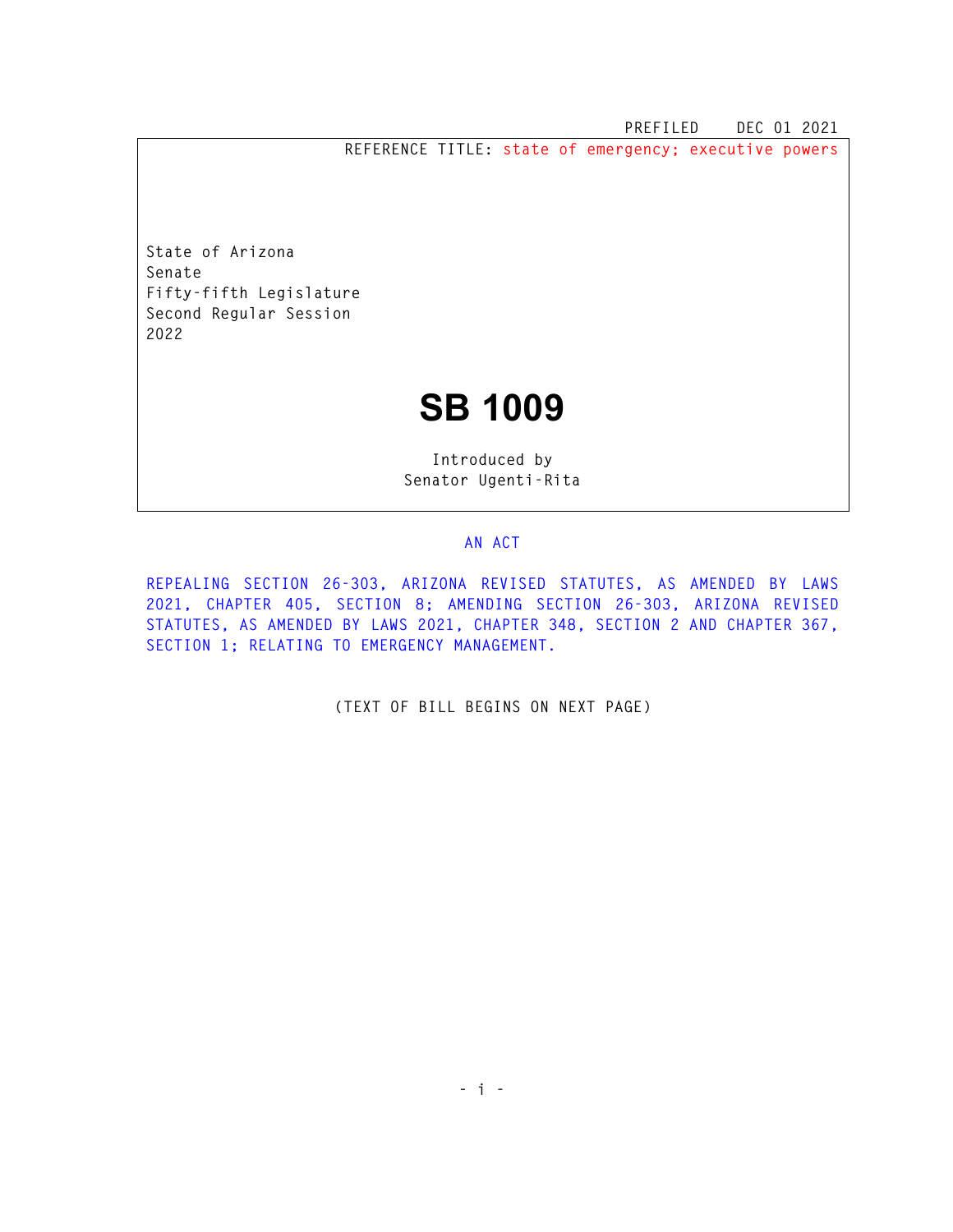**1 Be it enacted by the Legislature of the State of Arizona: 2 Section 1. Repeal 3 Section 26-303, Arizona Revised Statutes, as amended by Laws 2021, 4 chapter 405, section 8, is repealed. 5 Sec. 2. Section 26-303, Arizona Revised Statutes, as amended by 6 Laws 2021, chapter 348, section 2 and chapter 367, section 1, is amended 7 to read: 8 26-303. Emergency powers of governor; termination; 9 authorization for adjutant general; limitation; 10 extension; report; notices; appeals 11 A. During a state of war emergency, the governor may: 12 1. Suspend the provisions of any statute prescribing the procedure 13 for conduct of state business, or the orders or rules of any state agency, 14 if the governor determines and proclaims that strict compliance with the 15 provisions of any such statute, order or rule would in any way prevent, 16 hinder or delay mitigation of the effects of the emergency. 17 2. Commandeer and use any property, except for firearms or 18 ammunition or firearms or ammunition components, or personnel deemed 19 necessary in carrying out the responsibilities vested in the office of the 20 governor by this chapter as chief executive of this state, and thereafter 21 this state shall pay reasonable compensation for the property as follows: 22 (a) If property is taken for temporary use, the governor, within 23 ten days after the taking, shall determine the amount of compensation to 24 be paid for the property. If the property is returned in a damaged 25 condition, the governor, within ten days after its return, shall determine 26 the amount of compensation to be paid for such damage. 27 (b) If the governor deems it necessary for this state to take title 28 to property under this section, the governor shall then cause the owner of 29 the property to be notified thereof in writing by registered mail, postage 30 prepaid, and then cause a copy of the notice to be filed with the 31 secretary of state. 32 (c) If the owner refuses to accept the amount of compensation fixed 33 by the governor for the property referred to in subdivisions (a) and (b) 34 of this paragraph, the amount of compensation shall be determined by 35 appropriate proceedings in the superior court in the county where the 36 property was originally taken. 37 B. During a state of war emergency, the governor shall have 38 complete authority over all agencies of the state government and shall 39 exercise all police power vested in this state by the constitution and 40 laws of this state in order to effectuate the purposes of this chapter. 41 C. The powers granted to the governor by this chapter with respect 42 to a state of war emergency shall terminate if the legislature is not in** 

**43 session and the governor, within twenty-four hours after the beginning of 44 such a state of war emergency, has not issued a call for an immediate**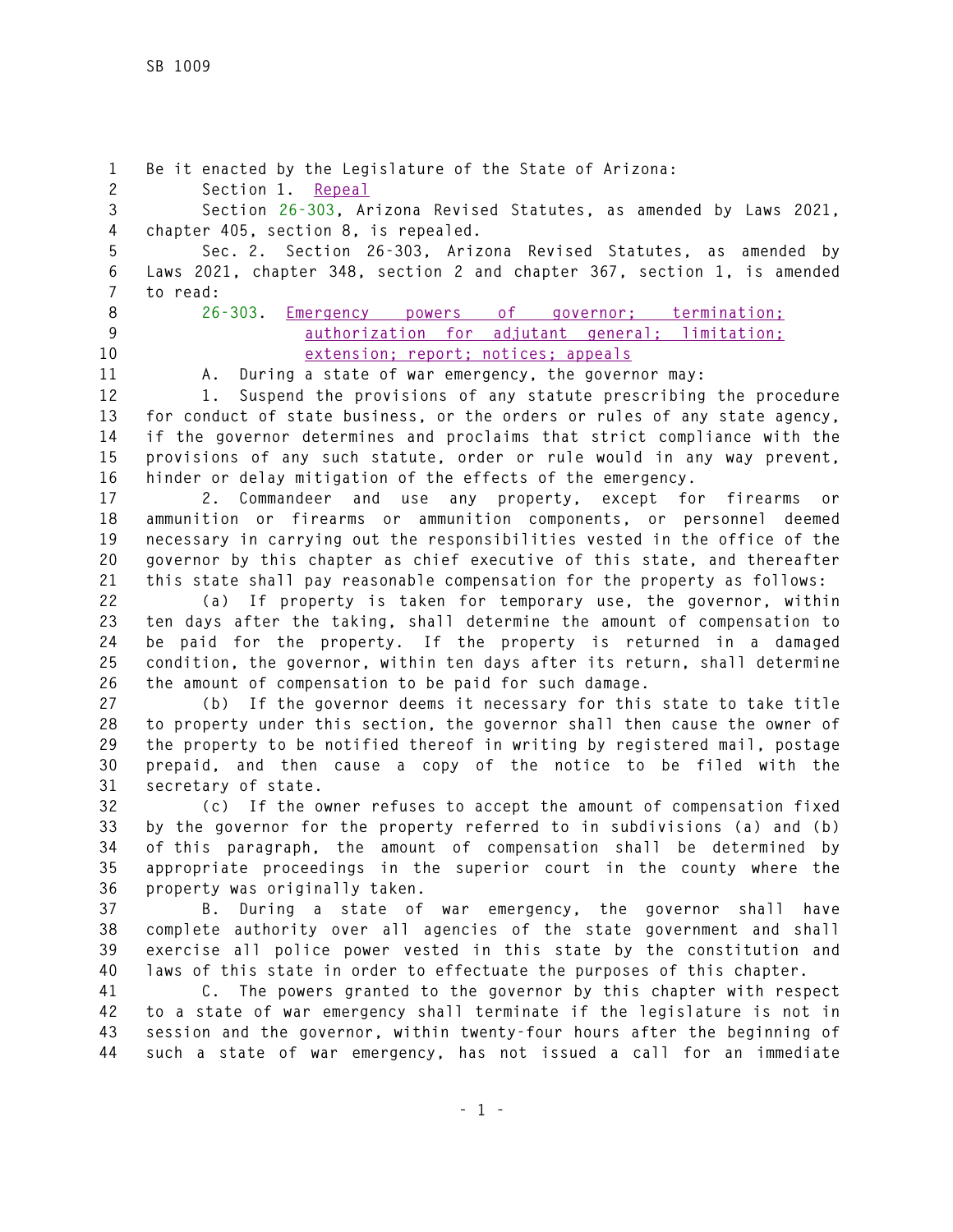**1 special session of the legislature for the purpose of legislating on 2 subjects relating to such a state of war emergency.** 

**3 D. The governor may proclaim a state of emergency, which shall take 4 effect immediately in an area affected or likely to be affected if the 5 governor finds that circumstances described in section 26-301, paragraph 6 15 exist.** 

**7 E. During a state of emergency:** 

**8 1. The governor shall have complete authority over all agencies of 9 the state government and the right to exercise, within the area 10 designated, all police power vested in this state by the constitution and 11 laws of this state in order to effectuate the purposes of this chapter.** 

**12 2. The governor may direct all agencies of the state government to 13 use and employ state personnel, equipment and facilities to perform any 14 activities designed to prevent or alleviate actual and threatened damage 15 due to the emergency. The governor may direct such agencies to provide 16 supplemental services and equipment to political subdivisions to restore 17 any services in order to provide for the health and safety of the citizens 18 of the affected area.** 

**19 F. EXCEPT AS PROVIDED IN SUBSECTION G OF THIS SECTION, the powers 20 granted to the governor by this chapter with respect to a state of 21 emergency shall terminate when the state of emergency has been terminated 22 by proclamation of the governor or by concurrent resolution of the 23 legislature declaring it at an end.** 

**24 G. BEGINNING JANUARY 2, 2023, THE GOVERNOR MAY ISSUE AN INITIAL 25 PROCLAMATION WITH RESPECT TO A STATE OF EMERGENCY FOR A PUBLIC HEALTH 26 EMERGENCY AS DESCRIBED IN SECTION 36-787 FOR A PERIOD OF NOT MORE THAN 27 THIRTY DAYS. THE GOVERNOR MAY EXTEND THE STATE OF EMERGENCY FOR NOT MORE 28 THAN ONE HUNDRED TWENTY DAYS, BUT ANY EXTENSION MAY NOT BE FOR A PERIOD OF 29 MORE THAN THIRTY DAYS. THE STATE OF EMERGENCY SHALL TERMINATE AFTER ONE 30 HUNDRED TWENTY DAYS, UNLESS THE STATE OF EMERGENCY IS EXTENDED, IN WHOLE 31 OR IN PART, BY PASSAGE OF A CONCURRENT RESOLUTION OF THE LEGISLATURE. THE 32 LEGISLATURE MAY EXTEND THE STATE OF EMERGENCY AS MANY TIMES AS NECESSARY 33 BY CONCURRENT RESOLUTION, BUT ANY EXTENSION MAY NOT BE FOR A PERIOD OF 34 MORE THAN THIRTY DAYS. IF A STATE OF EMERGENCY FOR A PUBLIC HEALTH 35 EMERGENCY IS NOT EXTENDED PURSUANT TO THIS SUBSECTION, THE GOVERNOR MAY 36 NOT PROCLAIM A NEW STATE OF EMERGENCY BASED ON THE SAME CONDITIONS WITHOUT 37 THE PASSAGE OF A CONCURRENT RESOLUTION BY THE LEGISLATURE CONSENTING TO 38 THE NEW STATE OF EMERGENCY.** 

**39 H. ON THE EXTENSION OF A STATE OF EMERGENCY FOR A PUBLIC HEALTH 40 EMERGENCY PURSUANT TO SUBSECTION G OF THIS SECTION, THE GOVERNOR SHALL 41 SUBMIT A WRITTEN REPORT TO A JOINT COMMITTEE OF THE HEALTH COMMITTEES OF 42 THE SENATE AND THE HOUSE OF REPRESENTATIVES, OR THEIR SUCCESSOR 43 COMMITTEES. AFTER THE FIRST SIXTY DAYS OF A PUBLIC HEALTH EMERGENCY, THE 44 DIRECTOR OF THE DEPARTMENT OF HEALTH SERVICES AND A REPRESENTATIVE OF THE 45 GOVERNOR'S OFFICE SHALL PROVIDE A BRIEFING TO THE JOINT COMMITTEE, AND THE**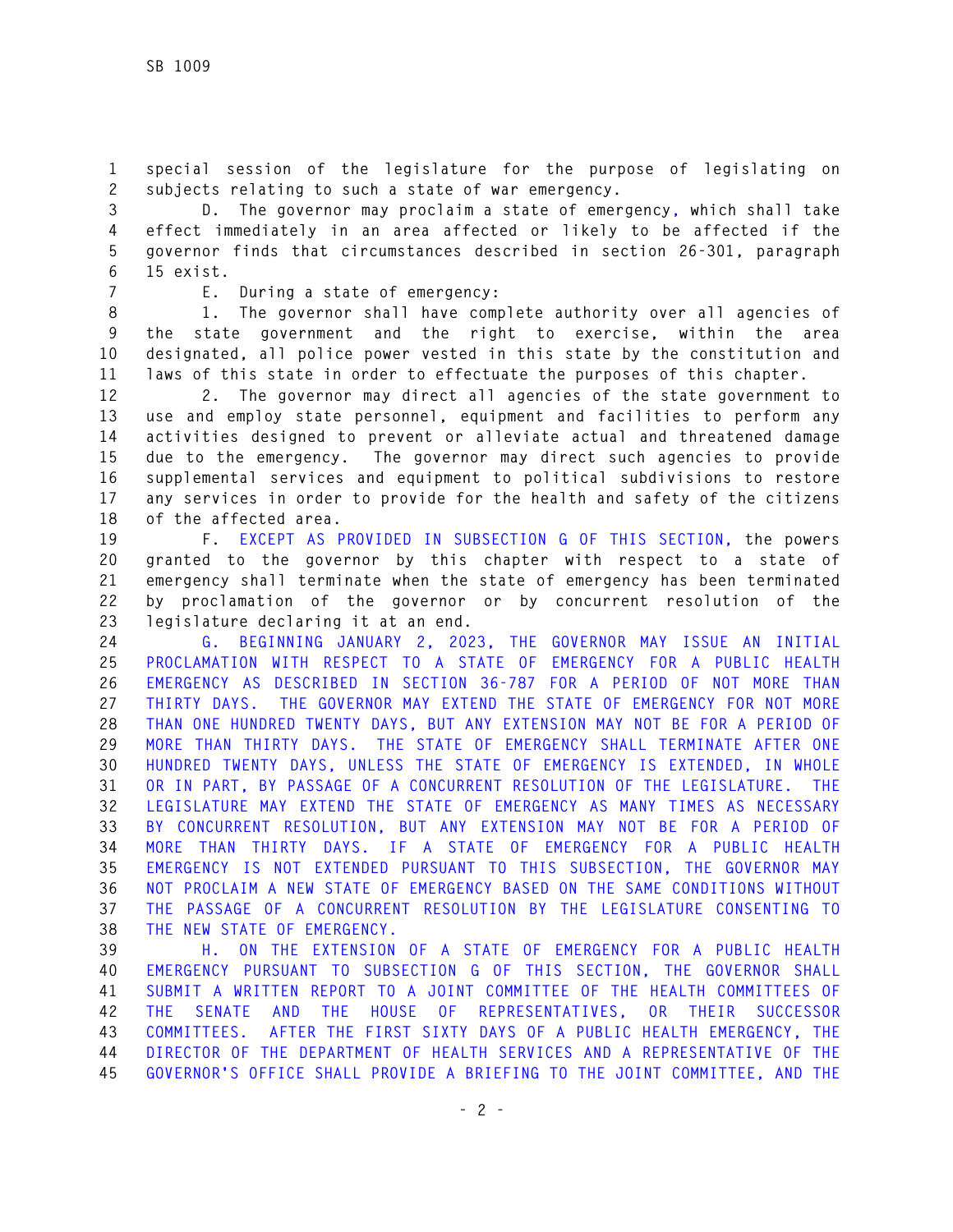**1 JOINT COMMITTEE SHALL GIVE THE EXTENSION OF THE PUBLIC HEALTH EMERGENCY A 2 FAVORABLE OR UNFAVORABLE REVIEW. THE JOINT COMMITTEE SHALL PROVIDE THE 3 JOINT COMMITTEE'S RECOMMENDATION TO ALL MEMBERS OF THE LEGISLATURE AND THE 4 GOVERNOR. THE OUTCOME OF THE JOINT COMMITTEE'S REVIEW SHALL BE 5 CONSPICUOUSLY POSTED ON THE GOVERNOR'S AND THE DEPARTMENT OF HEALTH 6 SERVICE'S PUBLIC WEBSITES.** 

**7 G. I. This chapter does not limit, modify or abridge the powers 8 vested in the governor under the constitution or statutes of this state.** 

**9 H. J. If authorized by the governor, the adjutant general has the 10 powers prescribed in this subsection. If, in the judgment of the adjutant 11 general, circumstances described in section 26-301, paragraph 15 exist, 12 the adjutant general may:** 

**13 1. Exercise those powers pursuant to statute and gubernatorial 14 authorization following the proclamation of a state of emergency under 15 subsection D of this section.** 

**16 2. Incur obligations of \$100,000 or less for each emergency or 17 contingency payable pursuant to section 35-192 as though a state of 18 emergency had been proclaimed under subsection D of this section.** 

**19 I. K. The powers exercised by the adjutant general pursuant to 20 subsection H J of this section expire seventy-two hours after the 21 adjutant general makes a determination under subsection H J of this 22 section.** 

**23 J. L. Pursuant to the second amendment of the United States 24 Constitution and article II, section 26, Constitution of Arizona, and 25 notwithstanding any other law, the emergency powers of the governor, the 26 adjutant general or any other official or person do not allow the 27 imposition of additional restrictions on the lawful possession, transfer, 28 sale, transportation, carrying, storage, display or use of firearms or 29 ammunition or firearms or ammunition components. A store that sells 30 firearms or ammunition, or firearms or ammunition components, is an 31 essential business and is protected from a qualified civil liability 32 action pursuant to section 12-721.** 

**33 K. M. This section does not:** 

**34 1. Prohibit the governor, the adjutant general or other officials 35 responding to an emergency from ordering the reasonable movement of stores 36 of ammunition out of the way of dangerous conditions.** 

**37 2. Allow a state agency or a city, town or county to permanently 38 revoke any license held by a business or used to operate a business for 39 not complying with an order issued by the governor with respect to a state 40 of emergency proclaimed by the governor pursuant to section 36-787, 41 subsection A unless the state agency or the city, town or county can 42 demonstrate by clear and convincing evidence that the business caused the 43 transmission of the disease that is the subject of the order due to the 44 business's wilful misconduct or gross negligence.**